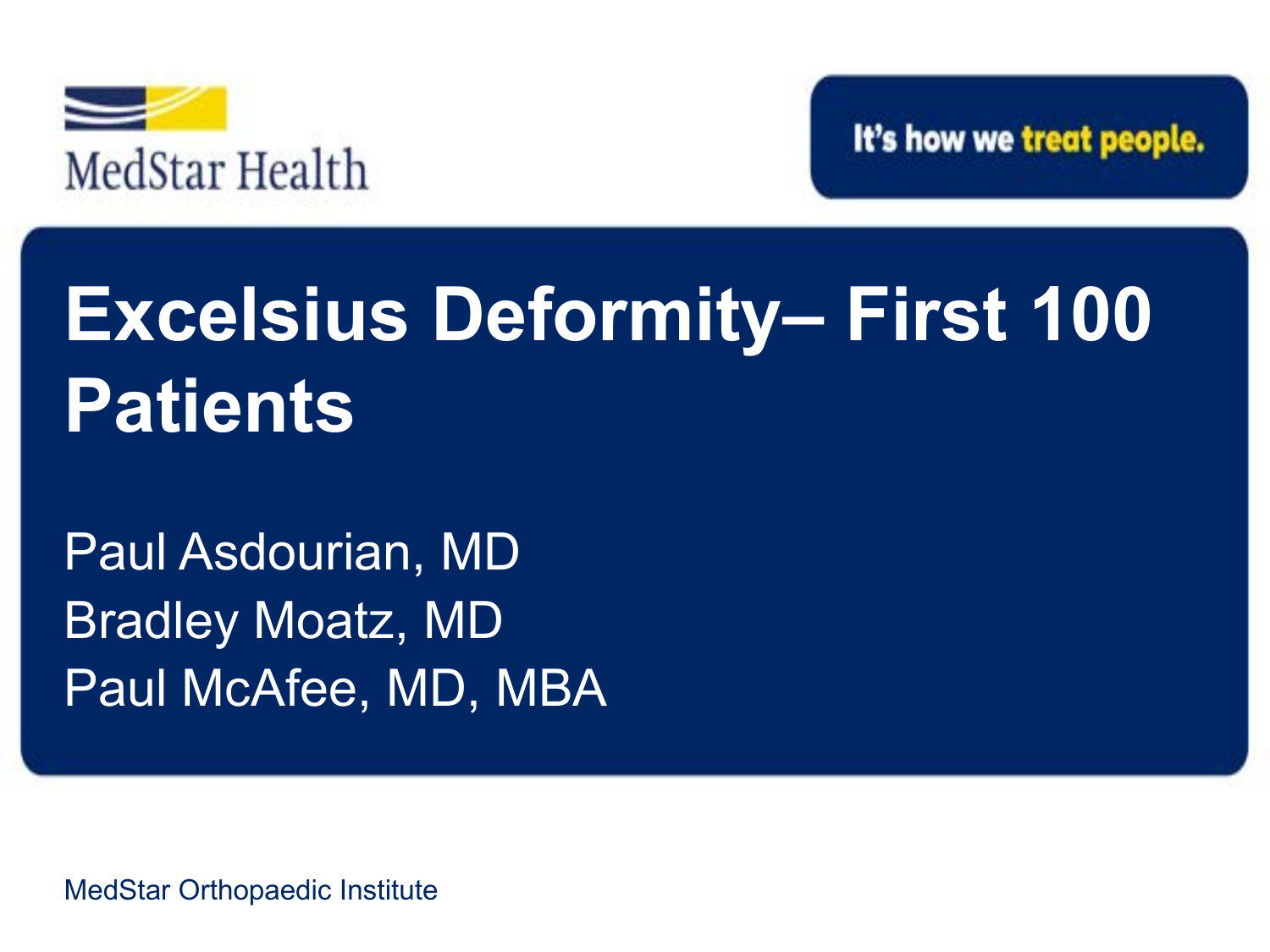### **First 100 Deformity Cases with Excelsius Navigation + Robotics**

- -- Average 8 vertebral levels
- -- 9/23 cases had S2AI pelvic screws –

obviate an average of 7 fluoroscopy images per case.

- -- Selective thoracic instrumentation of two less levels per case, less than Cobb due to more accurate visualization of level-to-level rotation into and out of thoracic structural curve.
- -- Conventional freehand model of intramedullary probing and staying totally within the pedicle is no longer required nor optimal with computer-navigated robotics.

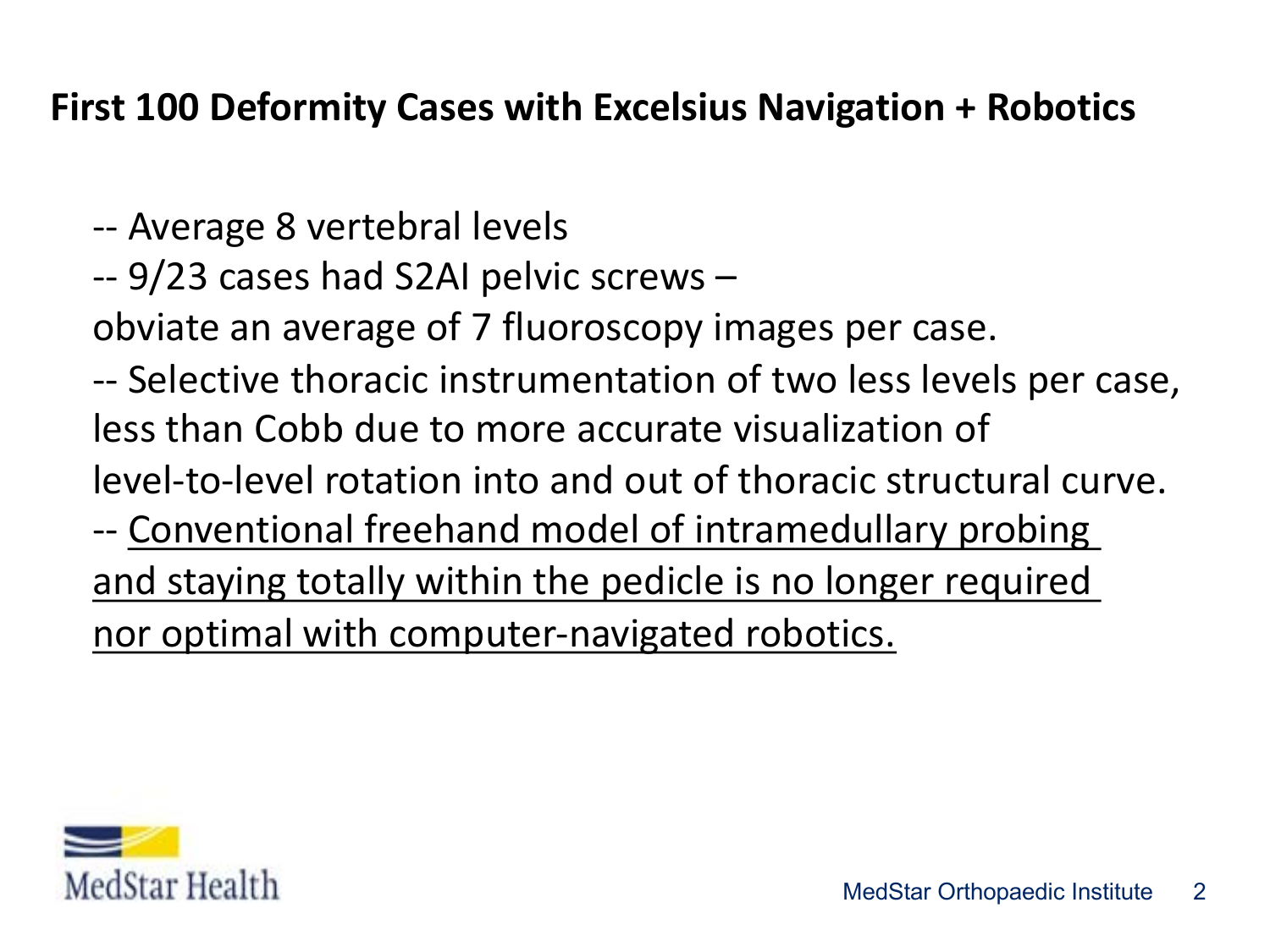

**Lenke 3C** Med Rigid 45 degree scoliosis

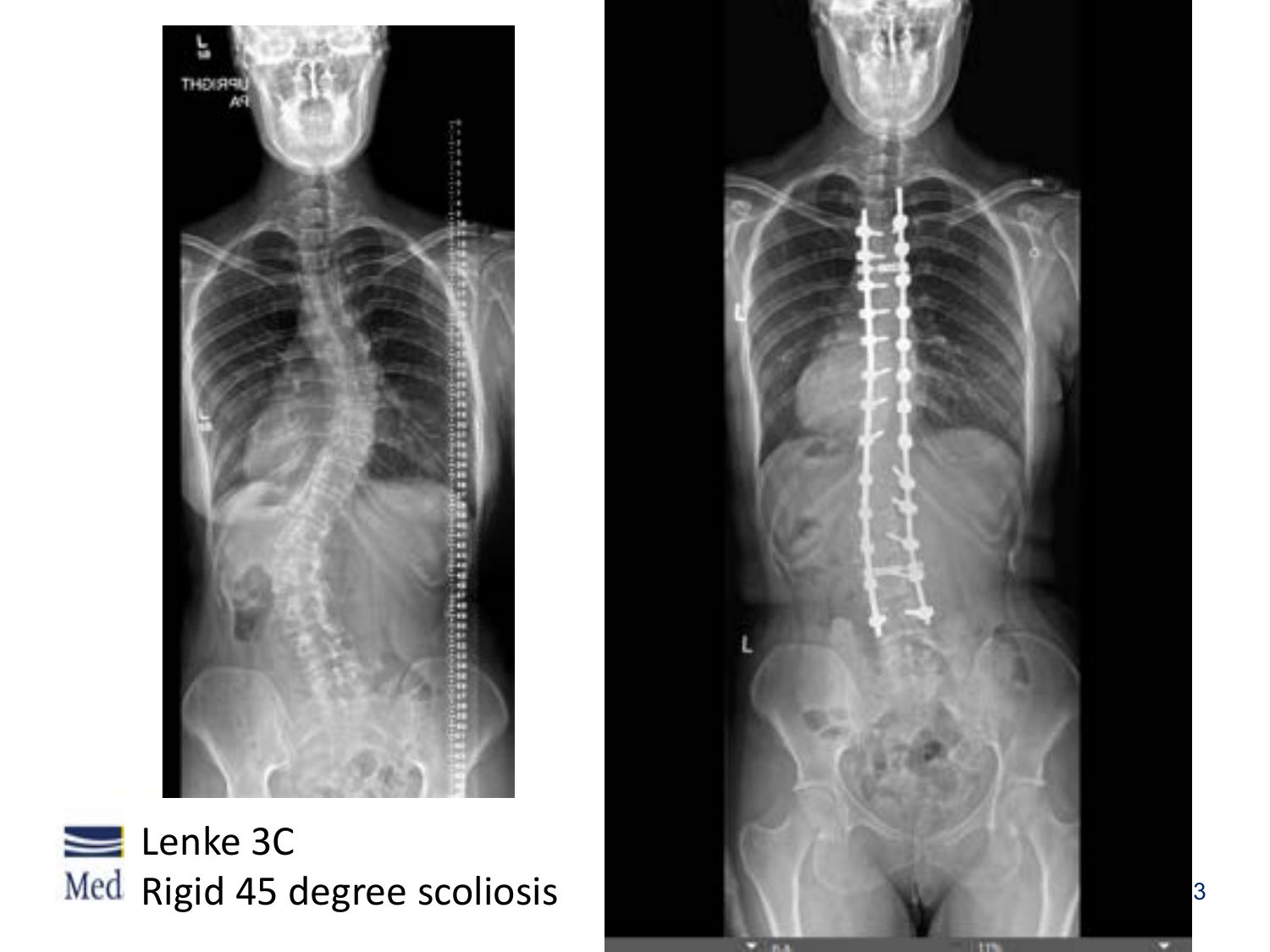



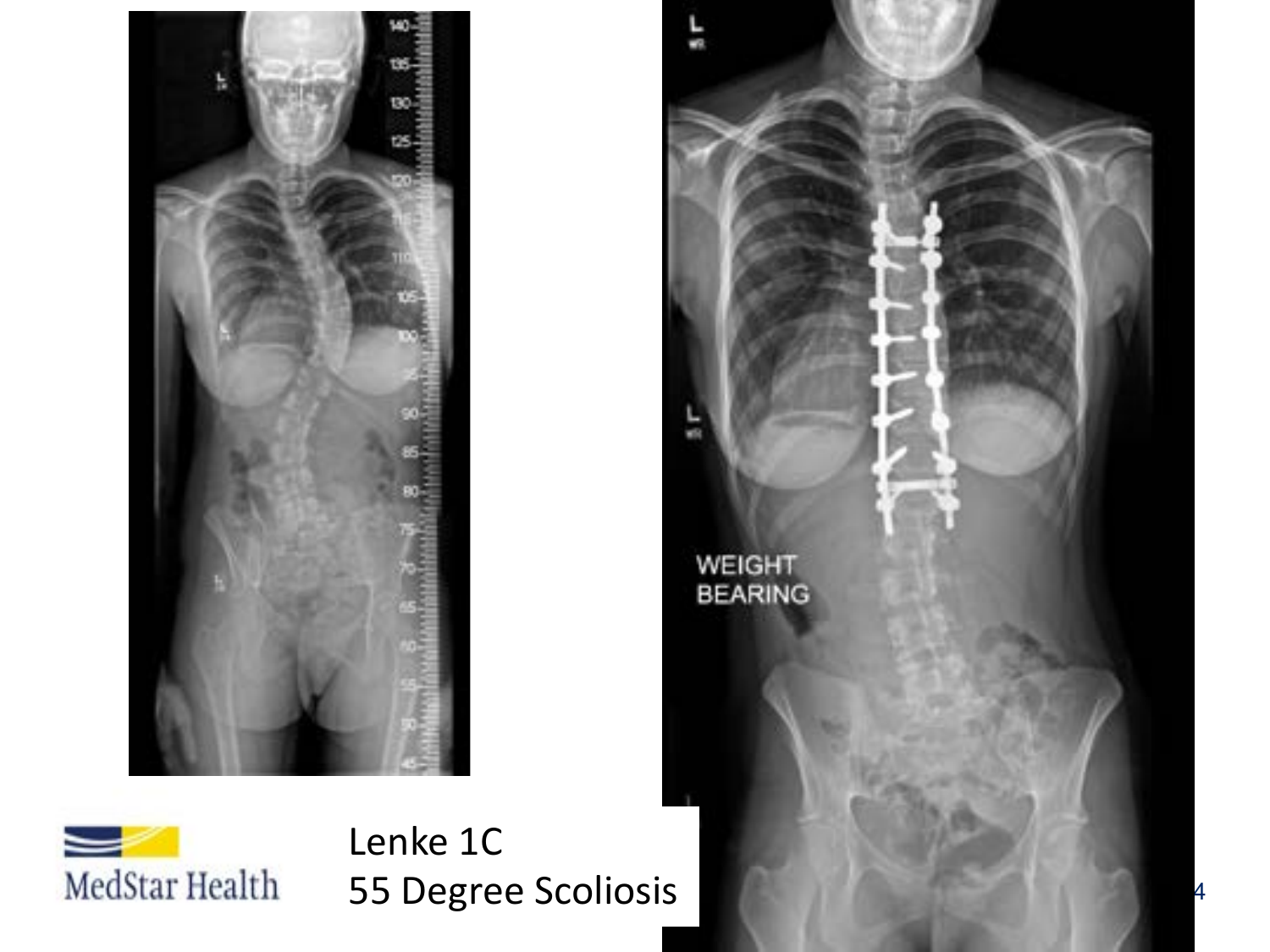



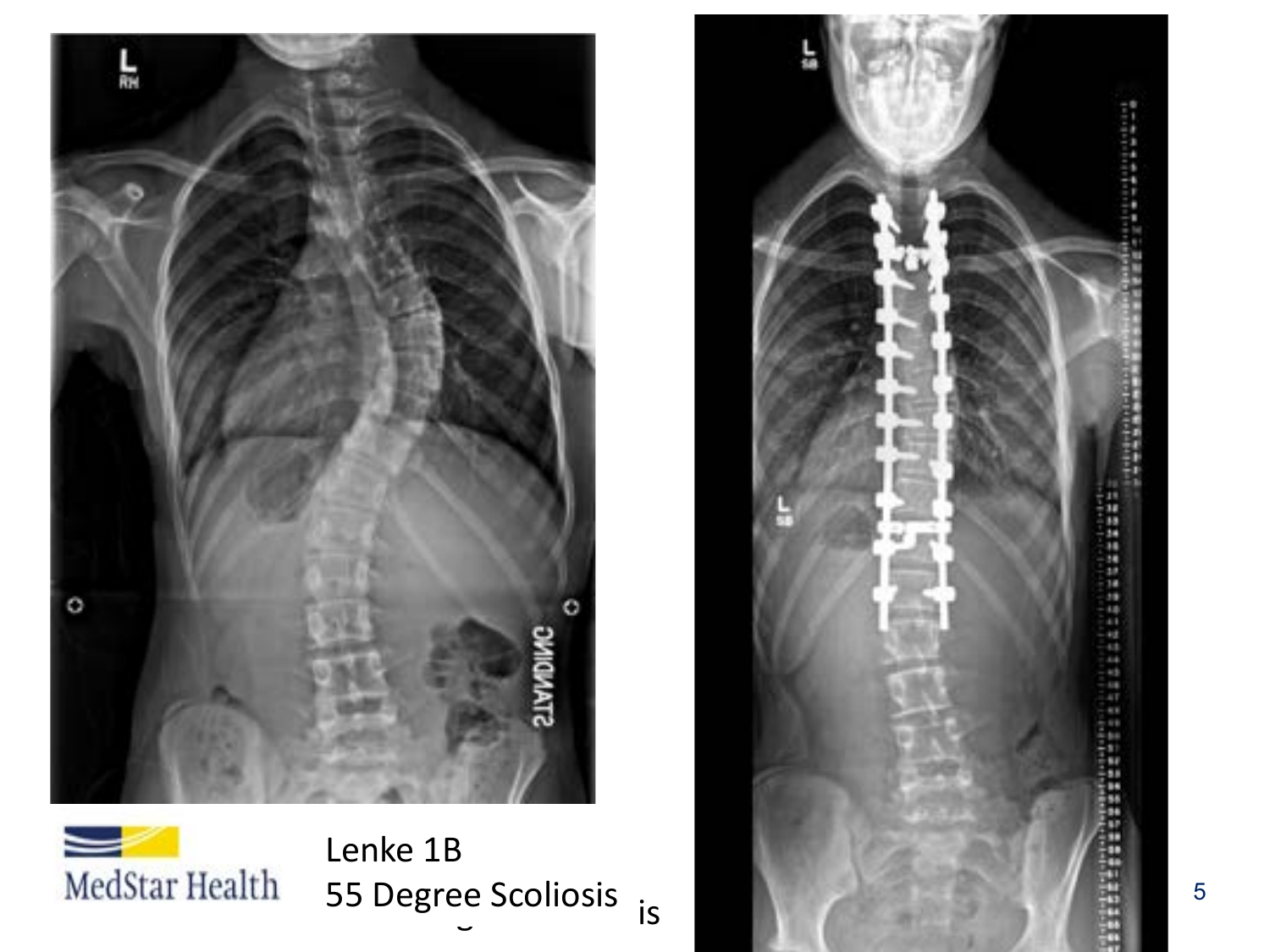Lenke 4C 43 Degree Scoliosis







#### MedStar Orthopaedic Institute  $6\overline{6}$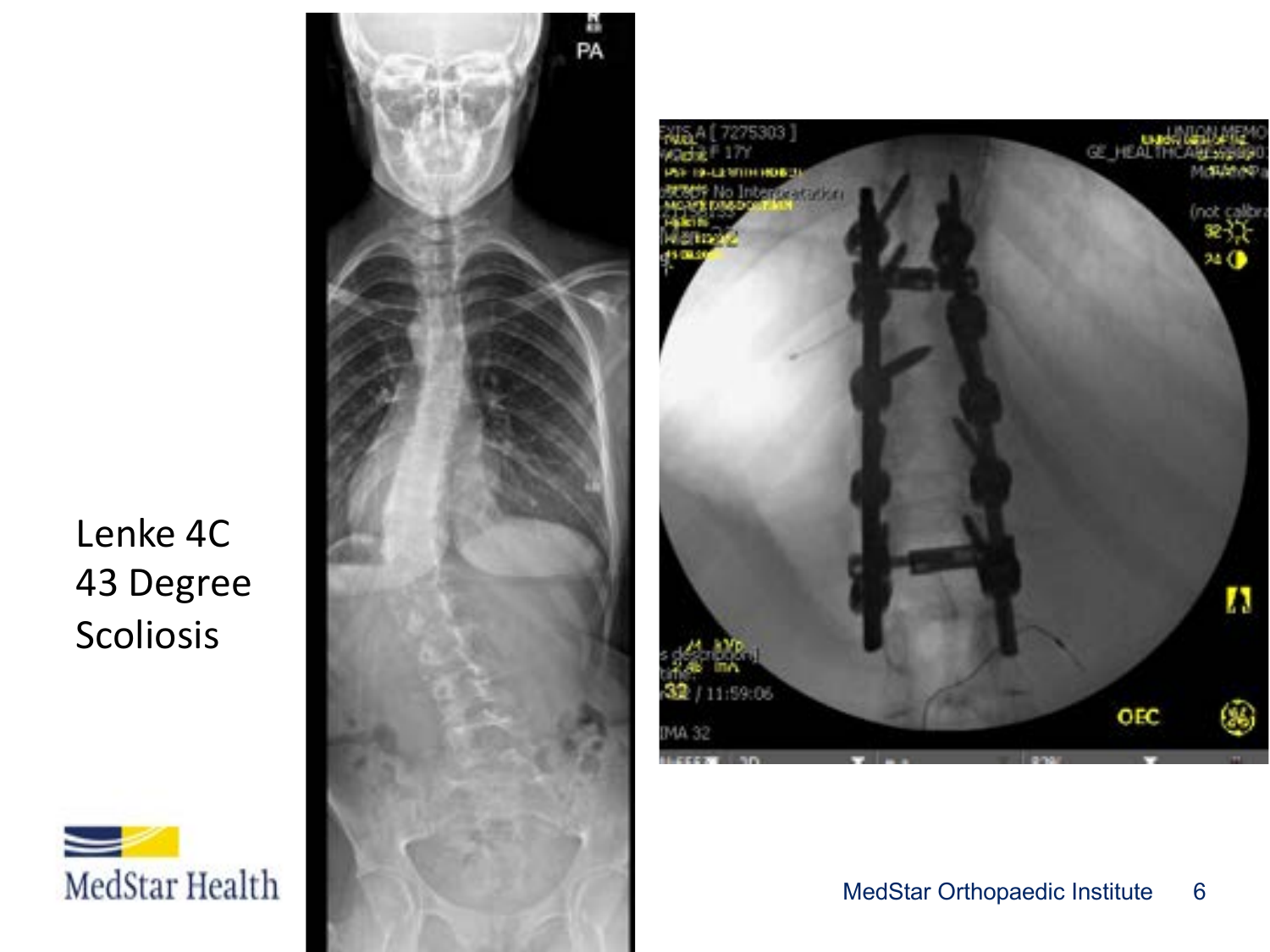### Correction Flat Back Syndrome 23 to 46 degrees Lordosis



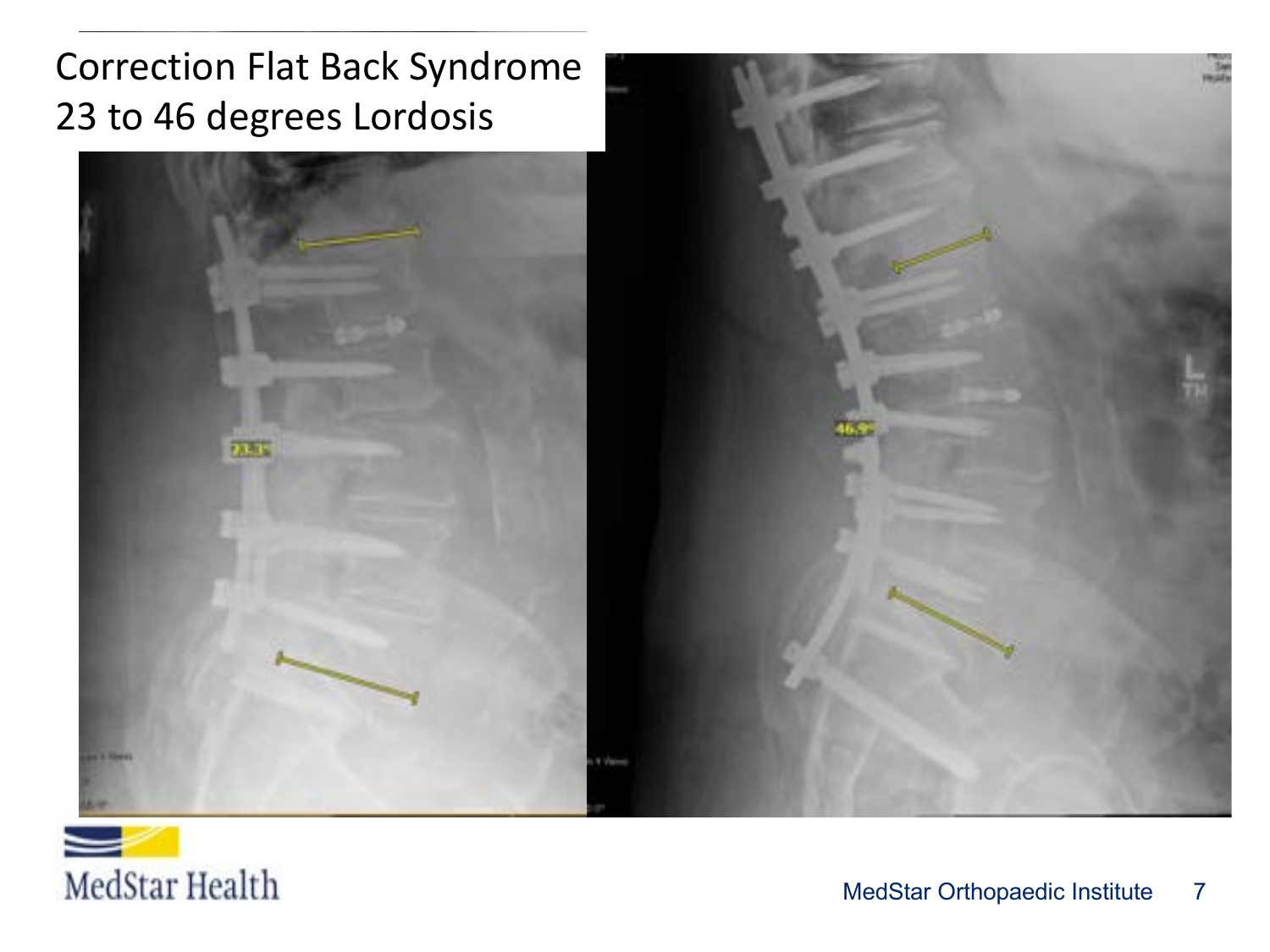



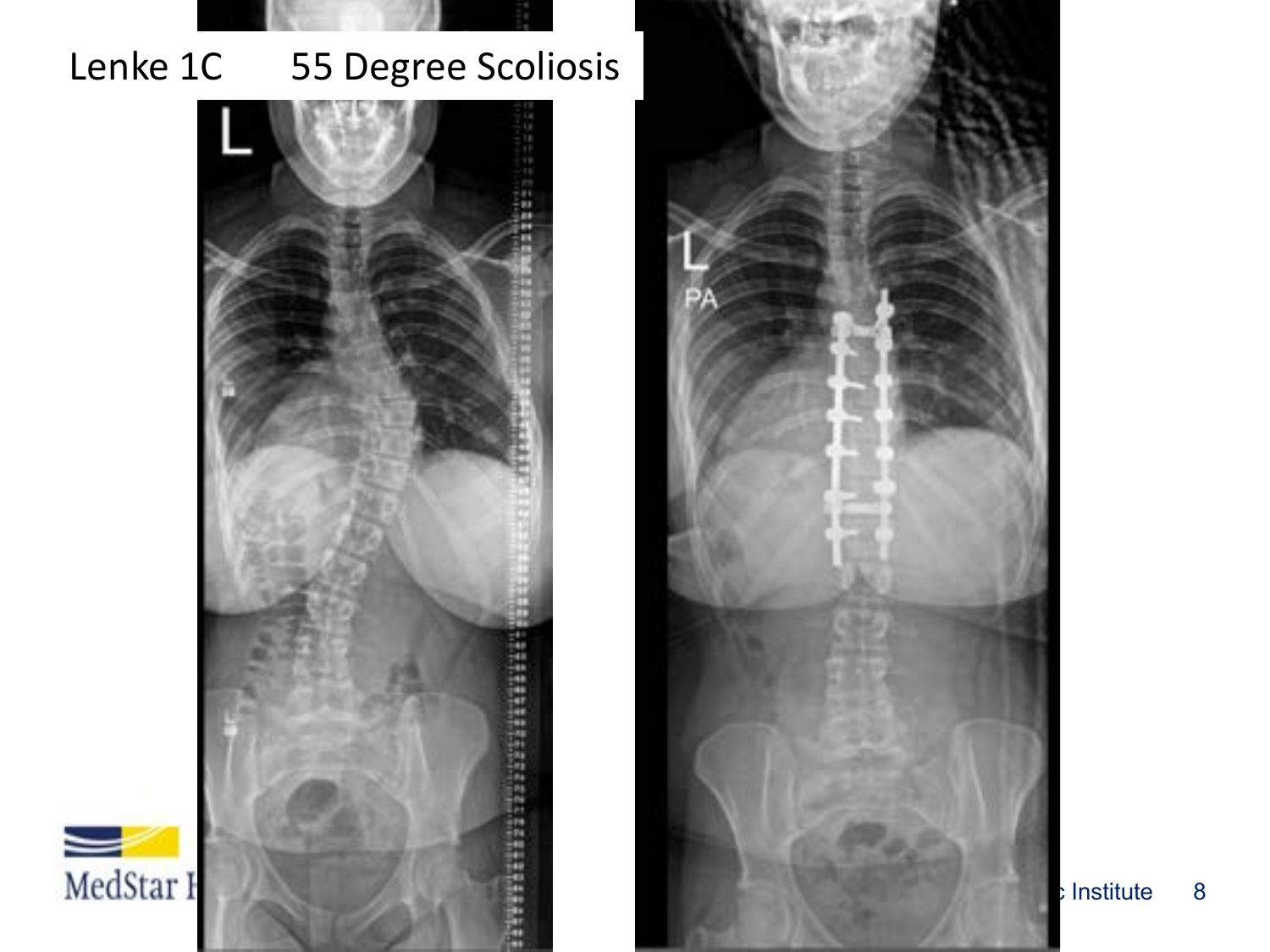





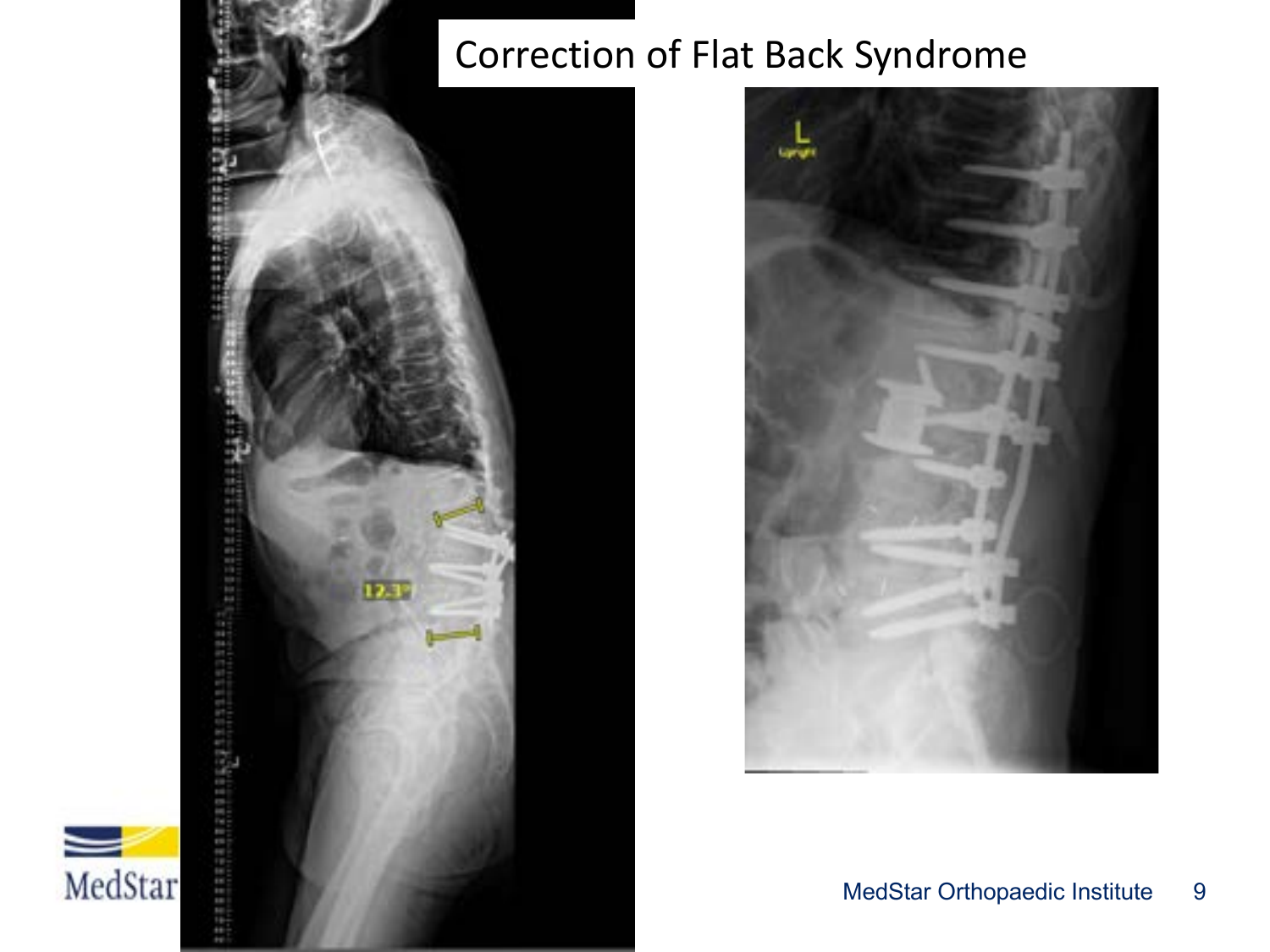#### Correction of L5 Pedicle Fractures



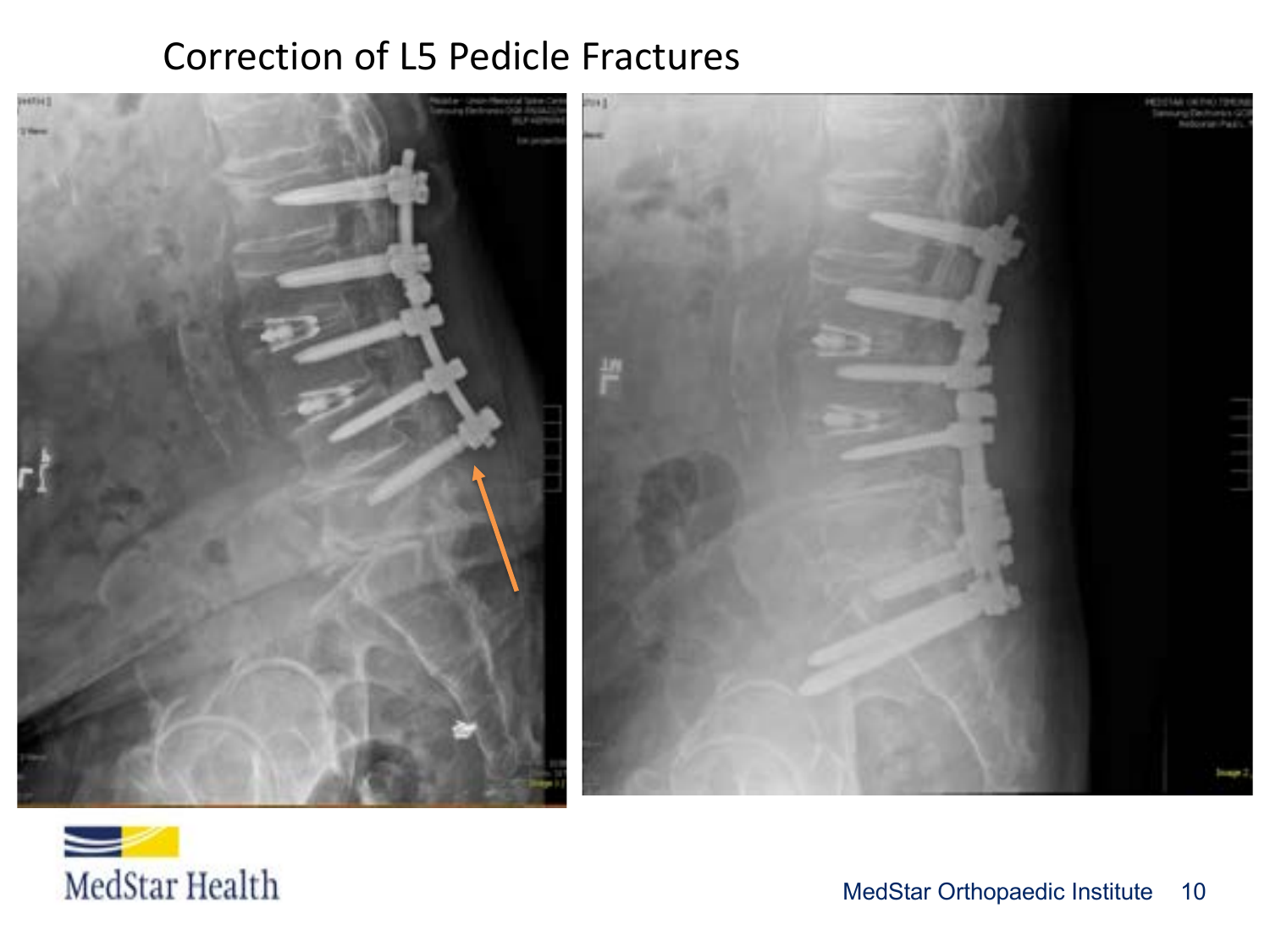#### Decompression + Excision of 6 X 8 cm Thoracic Spinal tumor





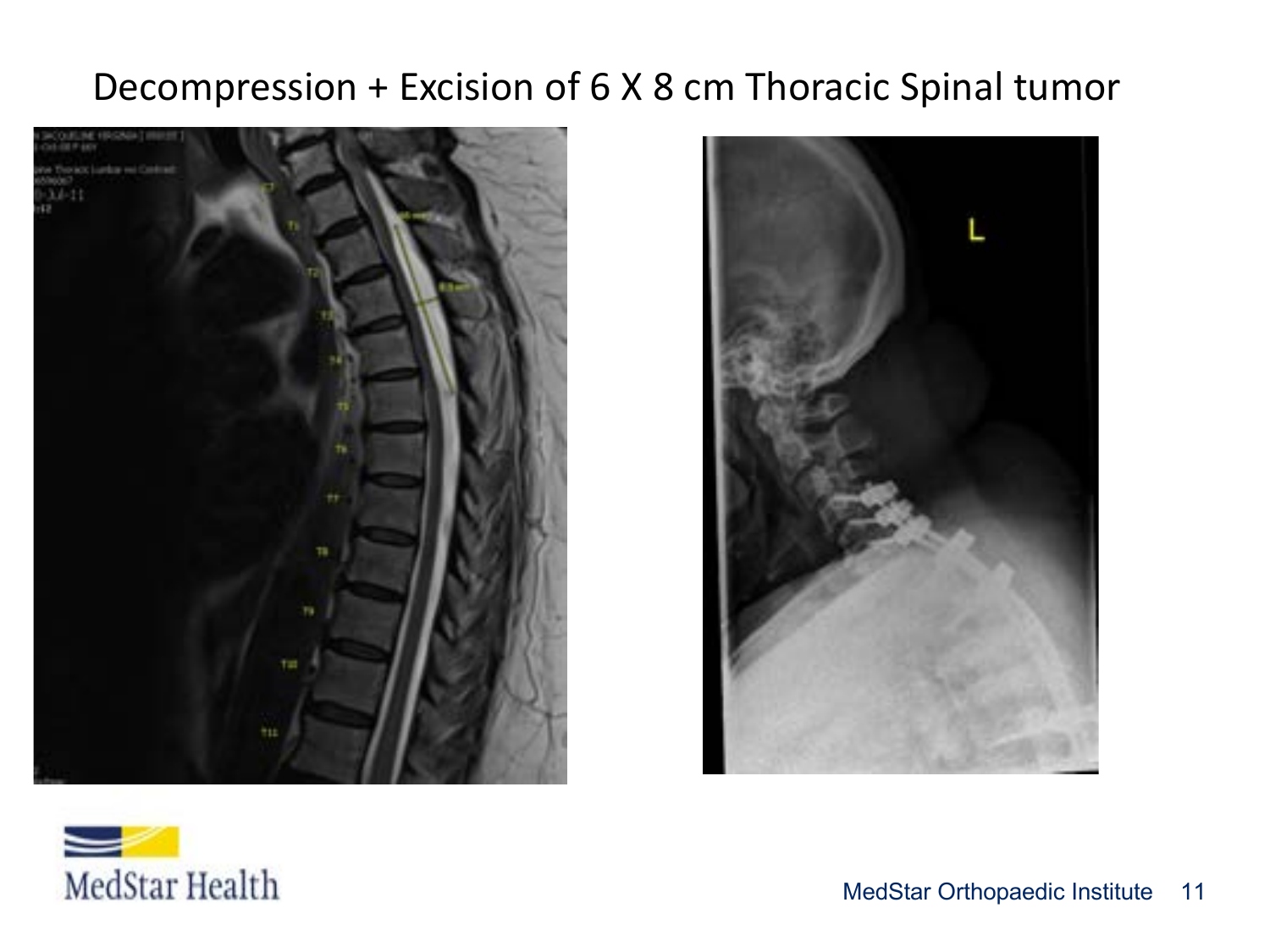



Hard to find Good purchase in Swiss Cheese when screws cut out In Severe Revision Cases from Elsewhere General The Robot helps you find the Good bone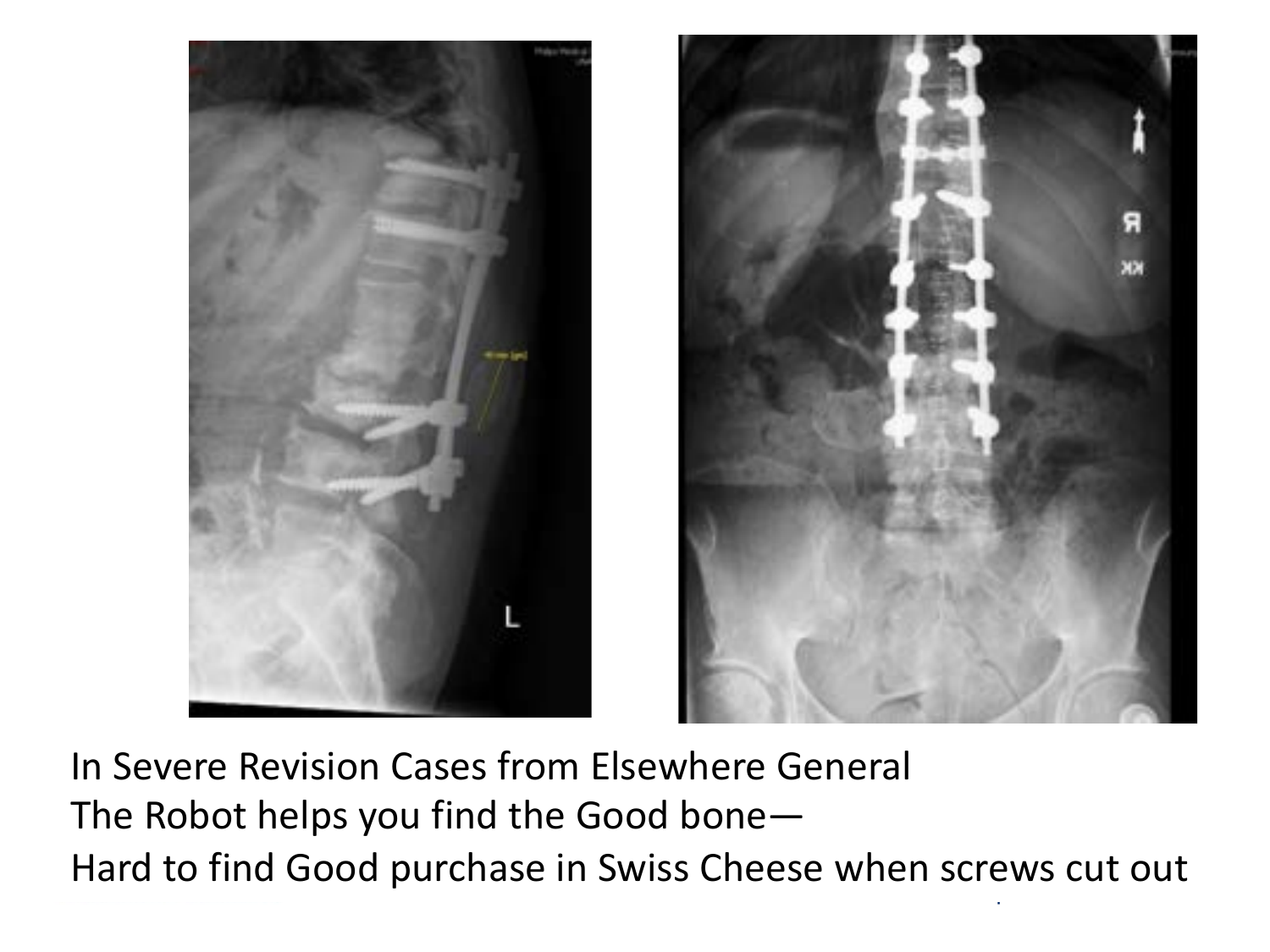We were able to save an average of 2 levels per case.

Key is to use longer screws and Screws with larger diameter

Instead of "Old School" Nav at Pedicle center, we advocate Nav off of the medial pedicle wall.

Treat the entire Costovertebral Complex as the Thoracic Pedicle.





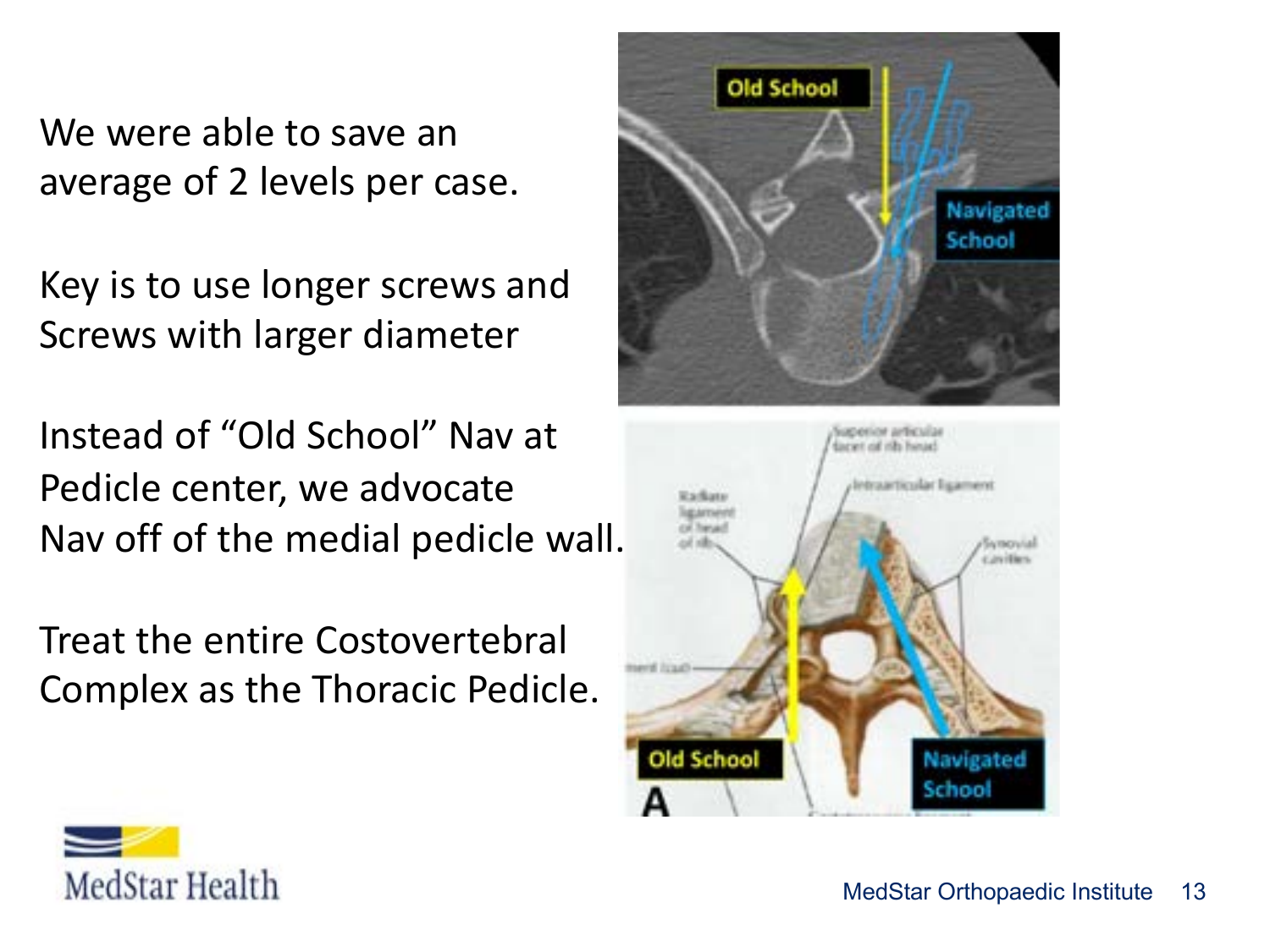



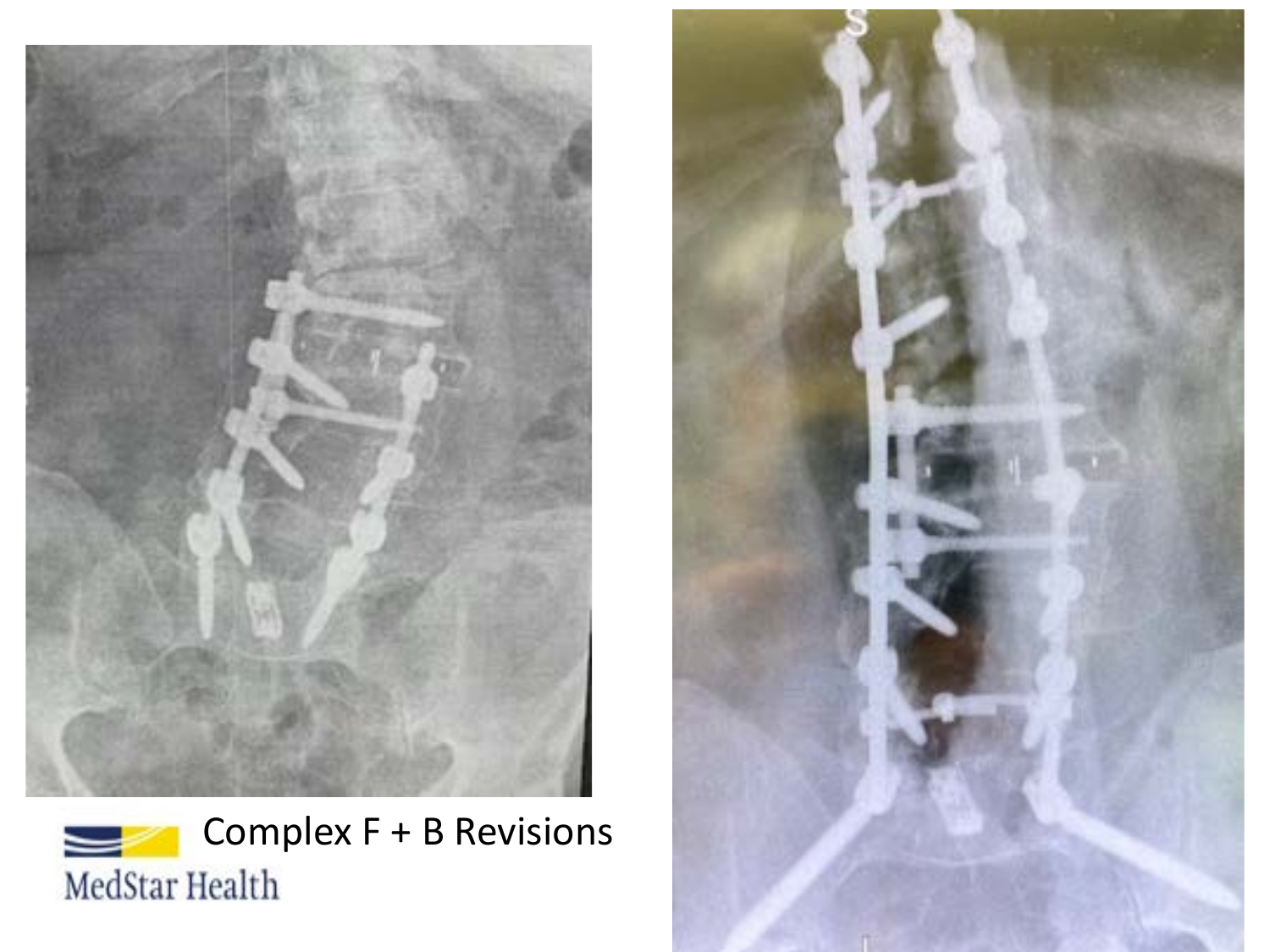

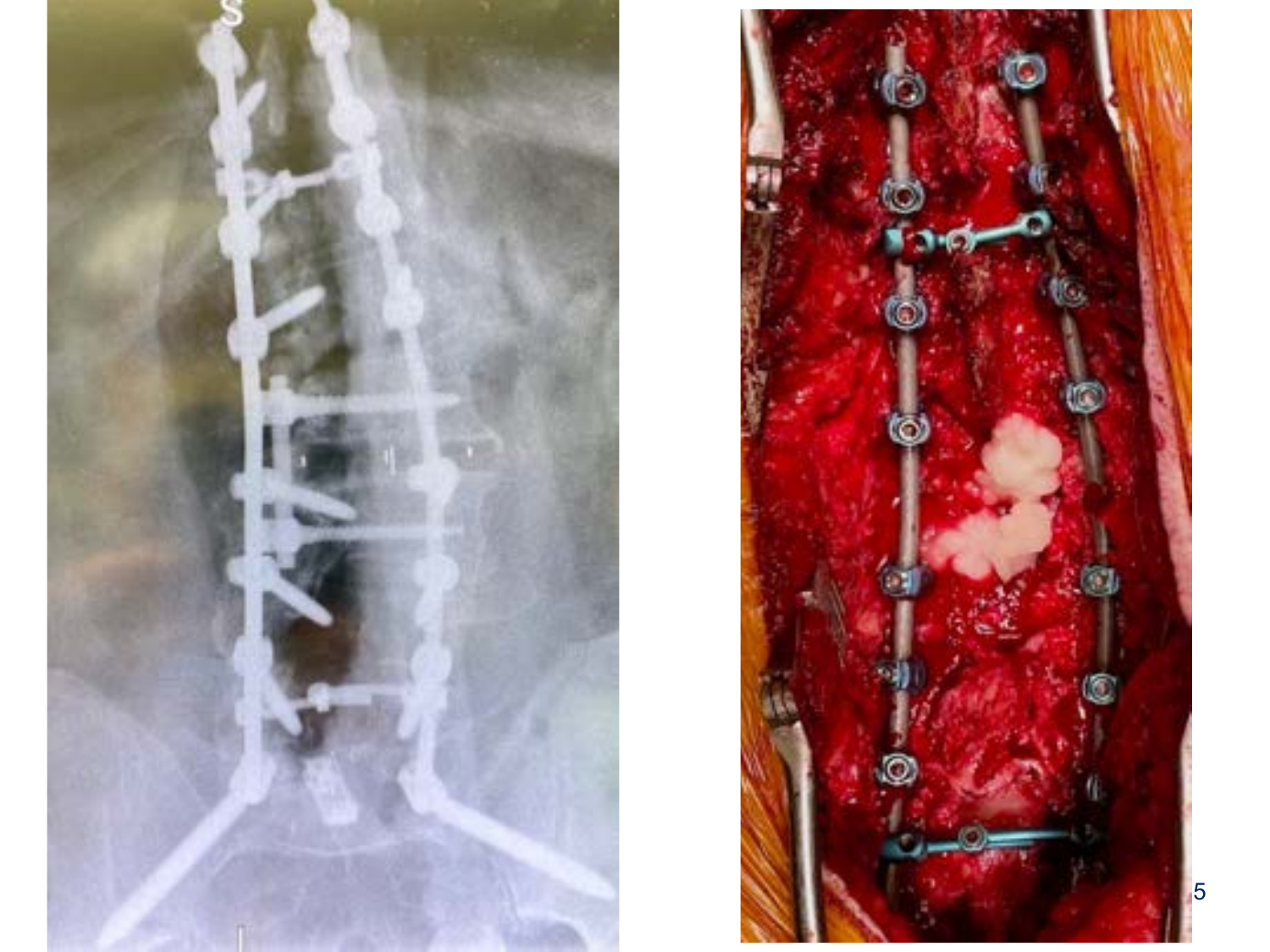#### **Advantages of Intraoperative Excelsius 3D CT – optimize screw positions** Corrected



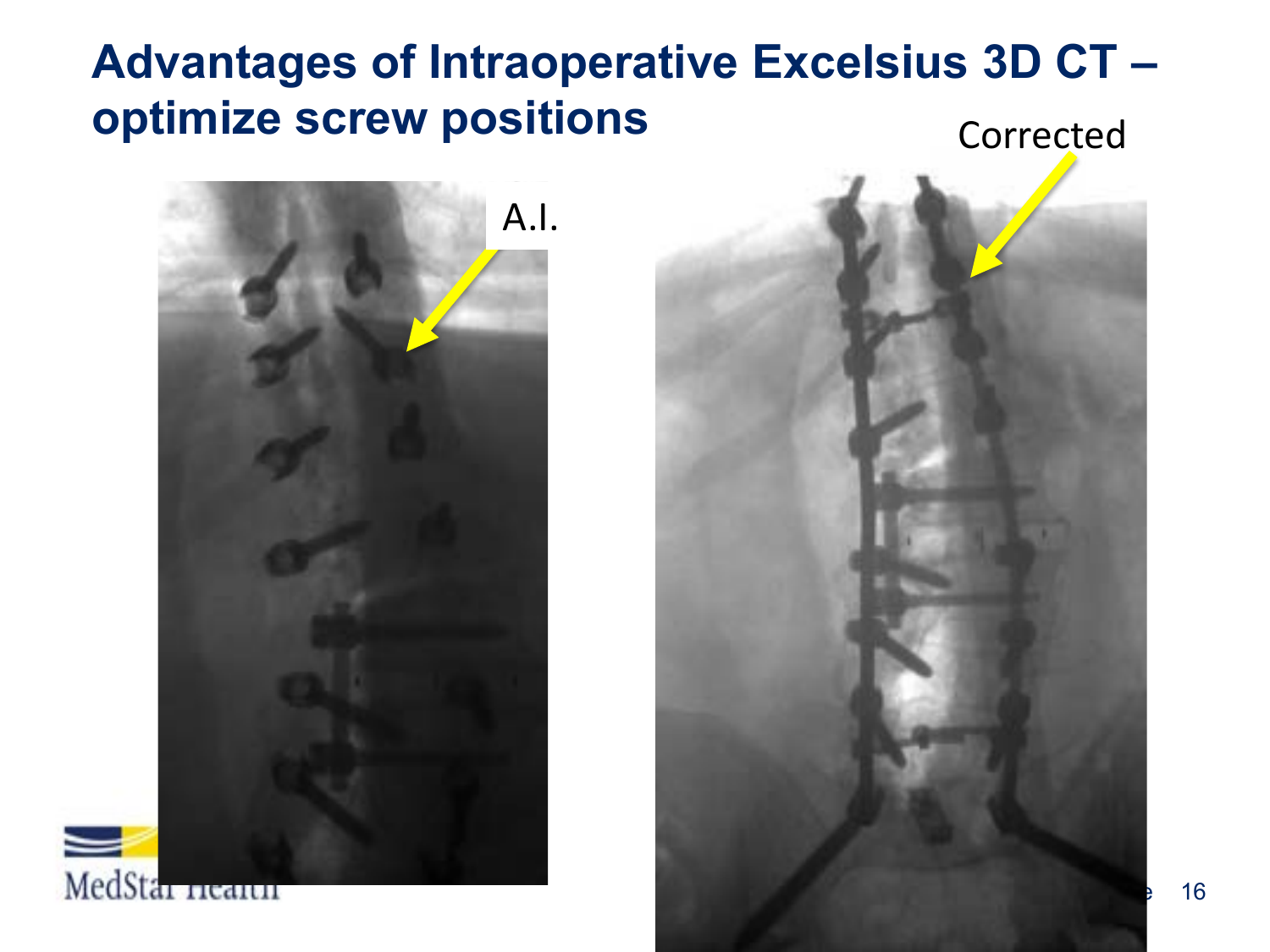Front + Back Navigated Interbody Solutions Balance Restored



ı PÄ

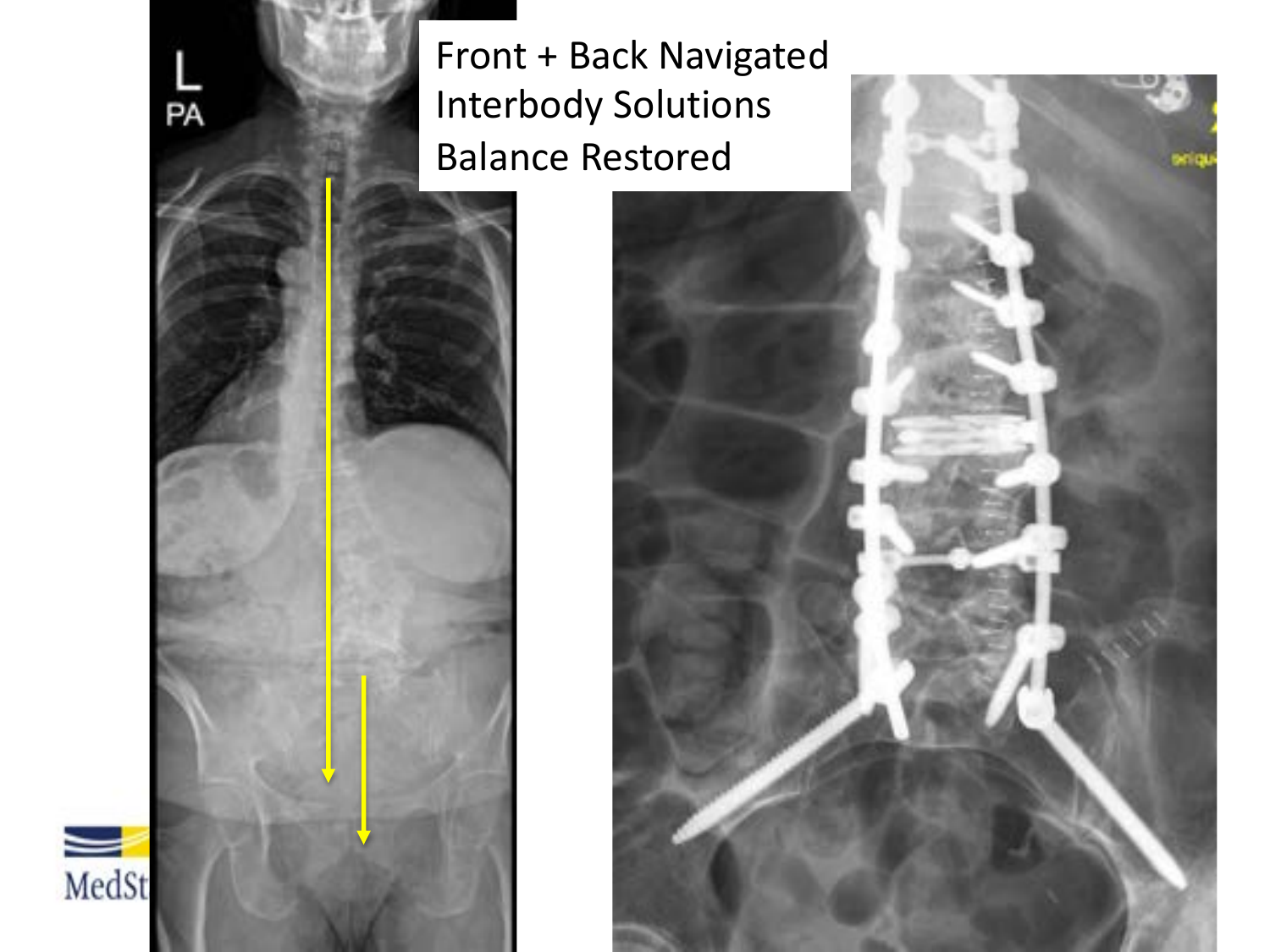